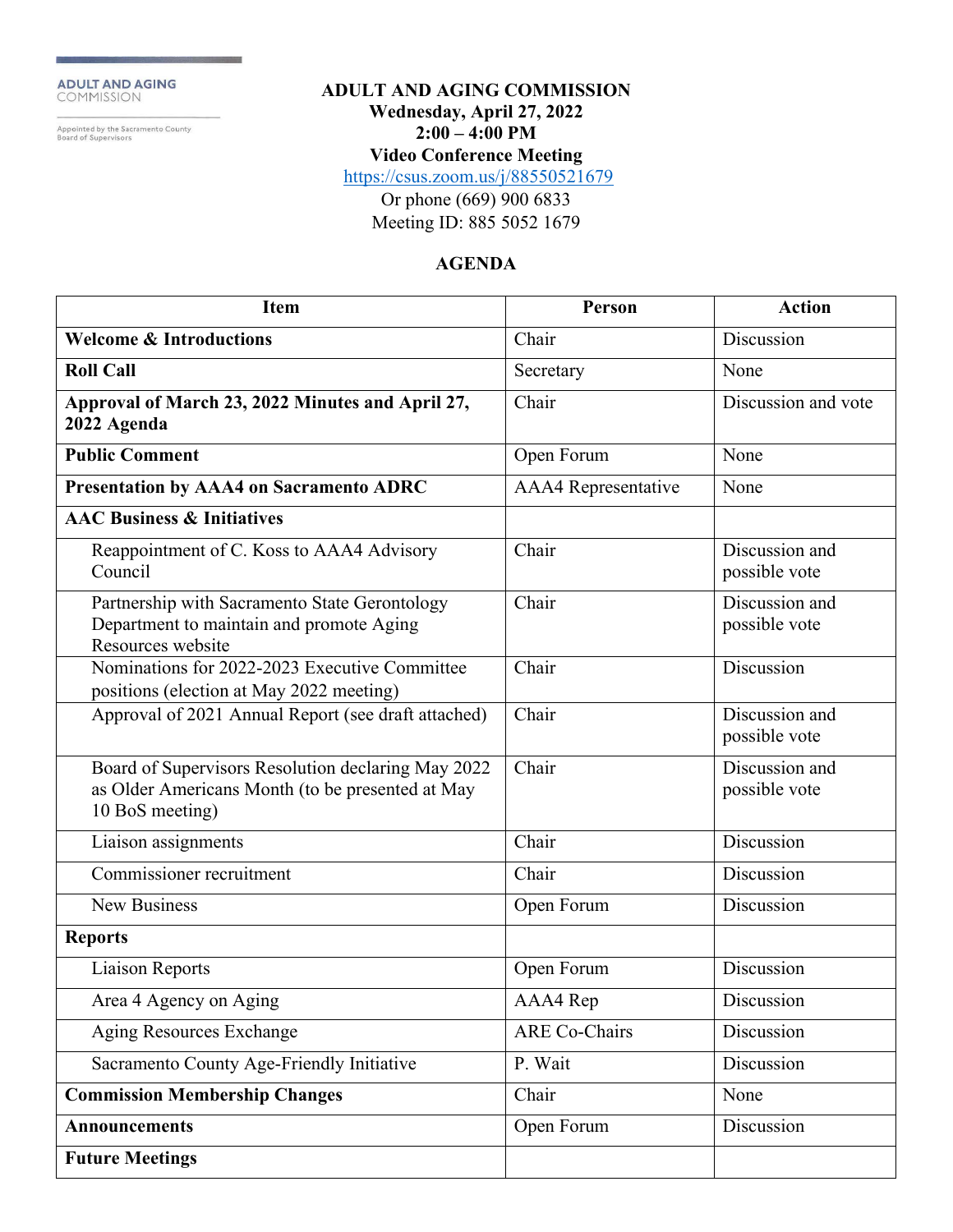| Announcement of dates of future meetings | Chair      | None       |
|------------------------------------------|------------|------------|
| Suggestions for future agenda items      | Open Forum | Discussion |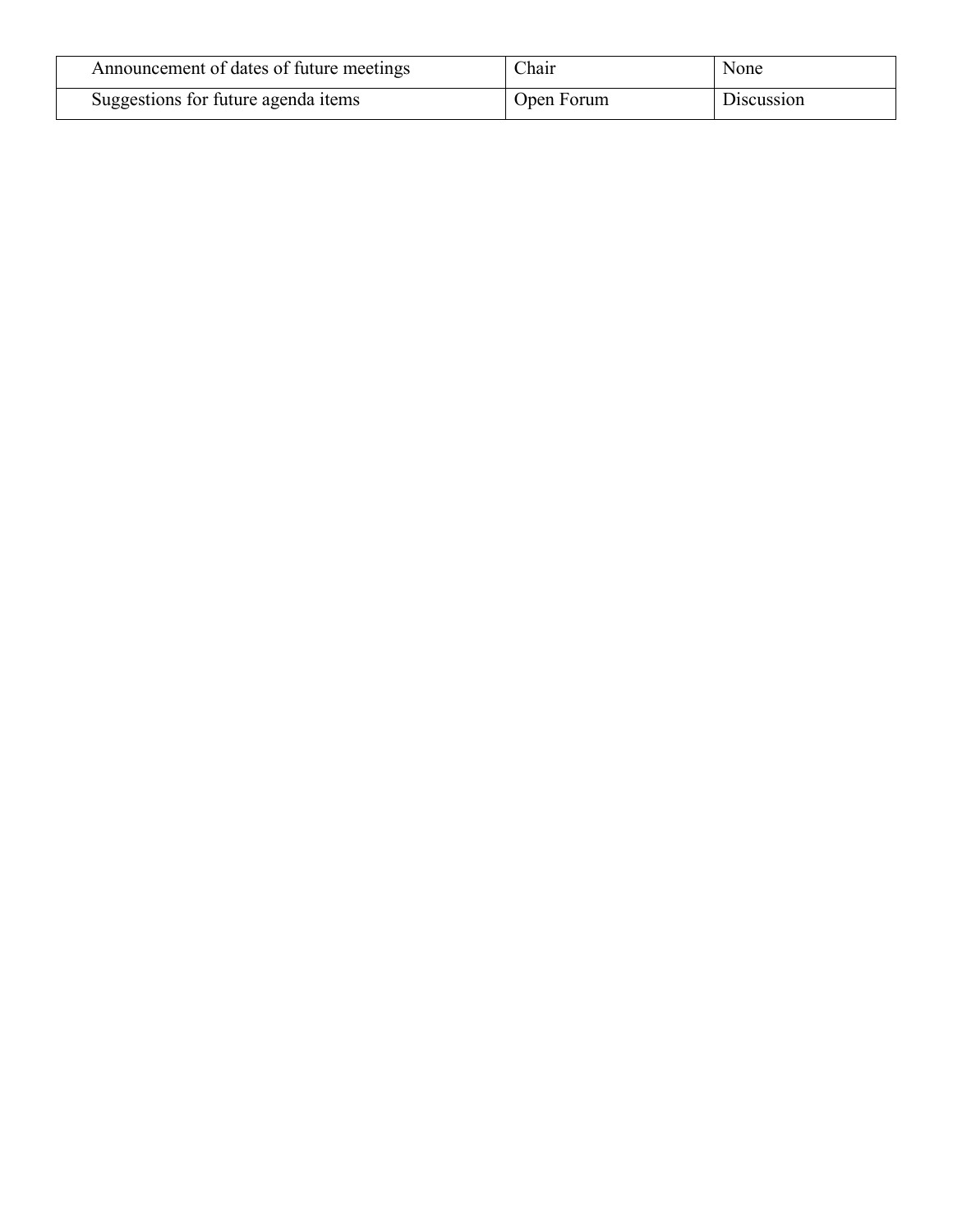#### **Sacramento County Adult and Aging Commission** SACRAMENTO **2021 Achievements and Activities**

# **Supporting City & County Age-Friendly Initiatives**

The Commission served as a resource for local officials seeking input and advice on how to make our community more age-friendly.

Staff from the City of Sacramento Youth, Parks, and Community Enrichment Department attended the February Commission meeting to get input on the city's Parks Master Plan.

Several Commissioners served on the City of Sacramento's Age-Friendly Stakeholders Group to help the city develop its Age-Friendly Action Plan as part of the process of joining the AARP Age-Friendly Network.

Towards the end of 2021, the Commission began working with county staff on organizing listening sessions to inform the county's Age-Friendly Action Plan. Thanks to Patty Wait for serving as the liaison between the Commission and county staff.

# **New Sacramento County Online Aging Resources Directory**

In partnership with the Sacramento State University Gerontology Department, the Commission launched a new online directory of local, state, and federal resources for older adults and caregivers. Gerontology students and faculty developed over 50 pages on topics ranging from affordable housing to veteran programs. The website includes listings for hundreds of non-profit and government agencies. The directory is located at: [https://www.sacagingresources.org/resources](https://www.sacagingresources.org/resources-directory)[directory.](https://www.sacagingresources.org/resources-directory)

To fulfill its role of raising public awareness of available programs and services, the Commission will continue to work with the CSUS Gerontology Department to maintain and grow this resource directory.

## **Virtual Aging Resources Exchange**

The Commission hosted monthly virtual meetings for professionals working with older adults and others interested in learning about aging issues and local programs. The 2021 topics and presenting organizations were:

- Programs of All Inclusive Care for the Elderly Sutter PACE
- Serving Older Adults Remotely ACC Senior Services & El Hogar Community Services
- Preventing Falls & Making Home Safe For Older Adults – Dignity Health Mercy San Juan Medical Center/StopFalls Sacramento & Rebuilding Together
- Connecting Older Adults To Programs & Services **-** Unite Us & Agency on Aging Area 4
- Resources for People with Hearing or Vision Loss - California Telephone Access Program & Society for the Blind
- Resources for LGBT Older Adults Sacramento LGBT Community Center & AARP California
- Affordable Housing Options for Older Adults HomeShare American River & Mercy Housing
- The New Normal for Aging Services Triple-R Adult Day Program, Ethel MacLeod Hart Senior Center, & Meals on Wheels by ACC
- Domestic Violence & Crisis Support WEAVE & Sacramento County Behavioral Health Services
- Healthy Aging Sacramento State Cardiovascular Wellness Program & UC Davis Healthy Aging Clinic
- Crimes Against Older Adults California Department of Financial Protection & Innovation & Sacramento County District Attorney's Office

Thanks to Debra Bonner, Rachael Hoskins, and Catheryn Koss for co-chairing. Recordings of past presentations and information about future Aging Resource Exchange meetings are available at: [https://www.sacagingresources.org/aging](https://www.sacagingresources.org/aging-resources-exchange)[resources-exchange.](https://www.sacagingresources.org/aging-resources-exchange)